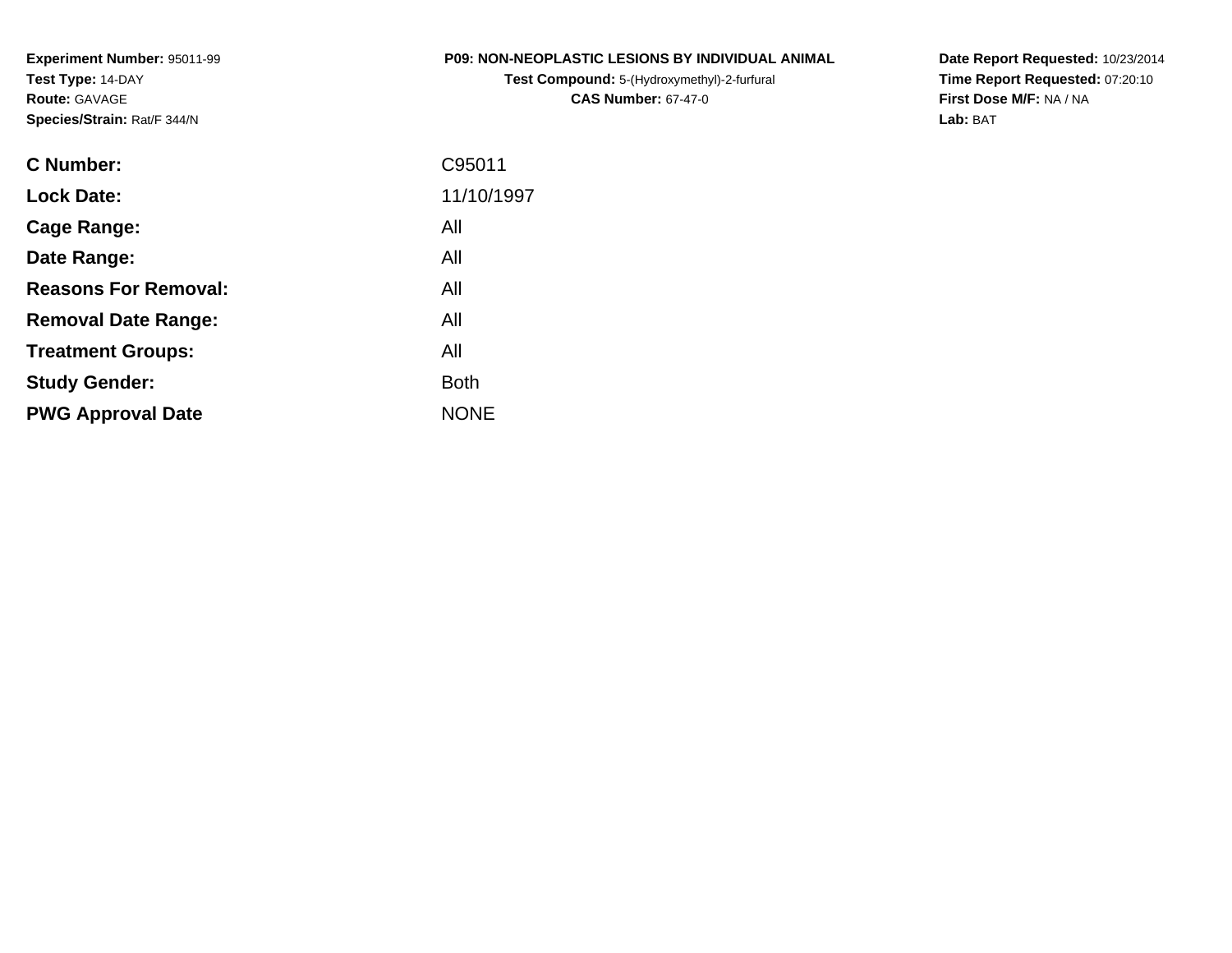**Experiment Number:** 95011-99**Test Type:** 14-DAY

**Route:** GAVAGE

**Species/Strain:** Rat/F 344/N

# **P09: NON-NEOPLASTIC LESIONS BY INDIVIDUAL ANIMAL**

 $\overline{\phantom{0}}$ 

**Test Compound:** 5-(Hydroxymethyl)-2-furfural

**CAS Number:** 67-47-0

**Date Report Requested:** 10/23/2014**Time Report Requested:** 07:20:10**First Dose M/F:** NA / NA**Lab:** BAT

| F 344/N Rat Male<br>0 MG/KG | DAY ON TEST      | 0<br>0<br>$\boldsymbol{2}$<br>2    | 0<br>0<br>$\overline{c}$<br>7<br>∠ | 0<br>0<br>2<br>2      | 0<br>0<br>2<br>ി | 0<br>0<br>2<br>2      |    |
|-----------------------------|------------------|------------------------------------|------------------------------------|-----------------------|------------------|-----------------------|----|
|                             | <b>ANIMAL ID</b> | 0<br>0<br>0<br>6<br>$\overline{A}$ | 0<br>0<br>0<br>6<br>ົ              | 0<br>0<br>0<br>6<br>2 | 0<br>0<br>0<br>6 | 0<br>0<br>0<br>6<br>5 | ** |
| <b>Alimentary System</b>    |                  |                                    |                                    |                       |                  |                       |    |

**NONE** 

**Cardiovascular System**

NONE

**Endocrine System**

NONE

**General Body System**

NONE

**Genital System**

NONE

**Hematopoietic System**

NONE

**Integumentary System**

NONE

**Musculoskeletal System**

NONE

**Nervous System**

**Brain** 

n  $+$ <sup>+</sup> <sup>+</sup> <sup>+</sup> + 5

\* ..Total animals with tissue examined microscopically; Total animals with lesion and mean severity grade

+ ..Tissue examined microscopically examined microscopically examined as:  $M$  ..Missing tissue 1-4 ..Lesion qualified as: X..Lesion present **A ..Autolysis precludes evaluation** A ..Autolysis precludes evaluation 1) Minimal 3) Moderate I ..Insufficient tissue BLANK ..Not examined microscopically 2) Mild 4) Marked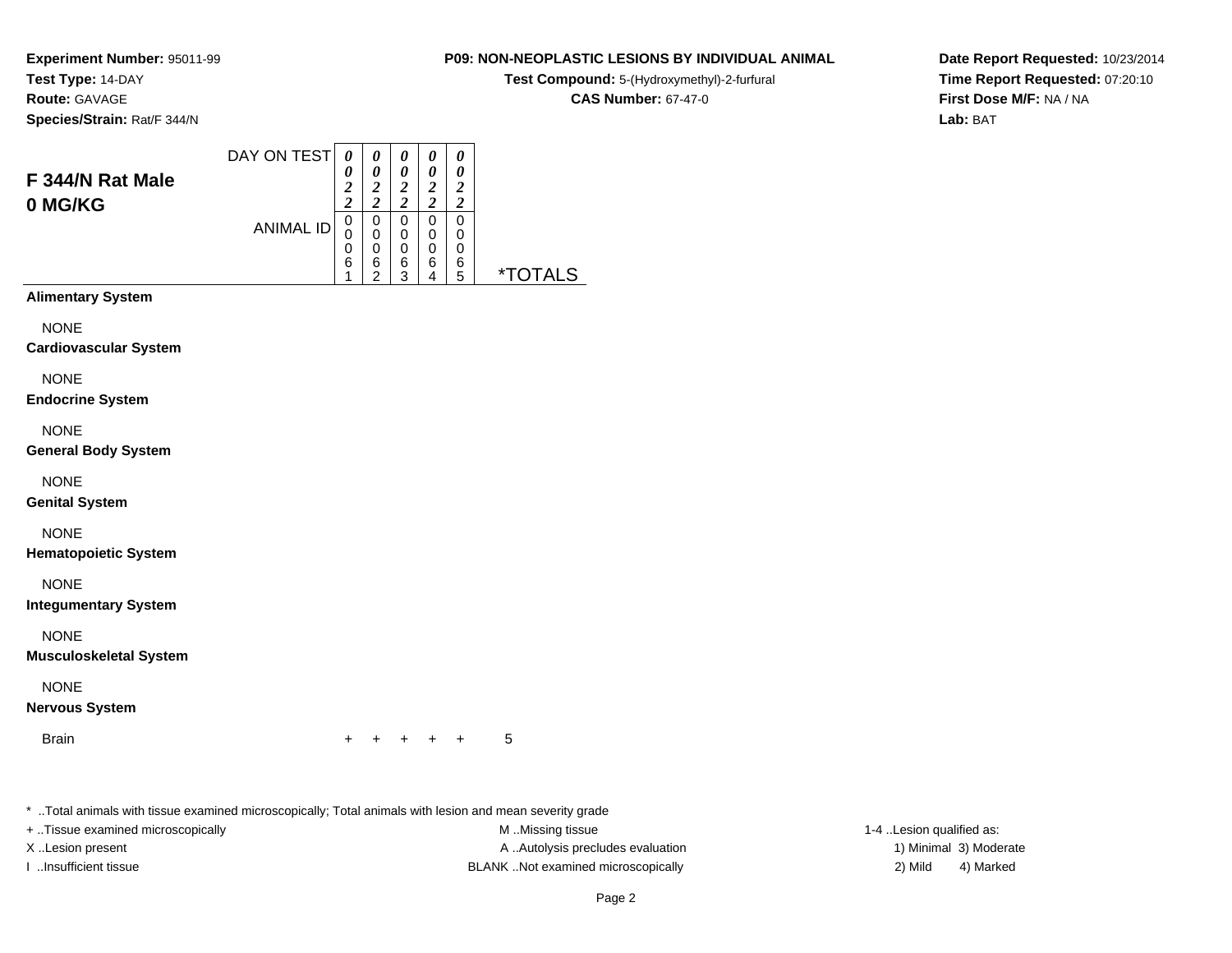**Experiment Number:** 95011-99

**Test Type:** 14-DAY

**Route:** GAVAGE

**Species/Strain:** Rat/F 344/N

### DAY ON TEST**F 344/N Rat Male0 MG/KG**ANIMAL ID*0 0 2 2*0<br>0<br>0<br>0<br>6<br>1  $+$ *0 0 2 2*0<br>0<br>0<br>0<br>0<br>2  $+$ *0 0 2 2* 0 0 0 6 3 $\ddot{}$ *0 0 2 2* 0 0 0 6 4 $\ddot{}$ *0 0 2 2* 0 0 06<br>ء 5 \*TOTALSSpinal Cord $\alpha$  + <sup>+</sup> <sup>+</sup> <sup>+</sup> + 5

**Respiratory System**

NONE

**Special Senses System**

NONE

**Urinary System**

NONE

\* ..Total animals with tissue examined microscopically; Total animals with lesion and mean severity grade

+ ..Tissue examined microscopically examined microscopically examined as:  $M$  ..Missing tissue 1-4 ..Lesion qualified as: X..Lesion present **A ..Autolysis precludes evaluation** A ..Autolysis precludes evaluation 1) Minimal 3) Moderate I ..Insufficient tissue BLANK ..Not examined microscopically 2) Mild 4) Marked

## Page 3

**Date Report Requested:** 10/23/2014**Time Report Requested:** 07:20:10**First Dose M/F:** NA / NA**Lab:** BAT

# **P09: NON-NEOPLASTIC LESIONS BY INDIVIDUAL ANIMAL**

**Test Compound:** 5-(Hydroxymethyl)-2-furfural

**CAS Number:** 67-47-0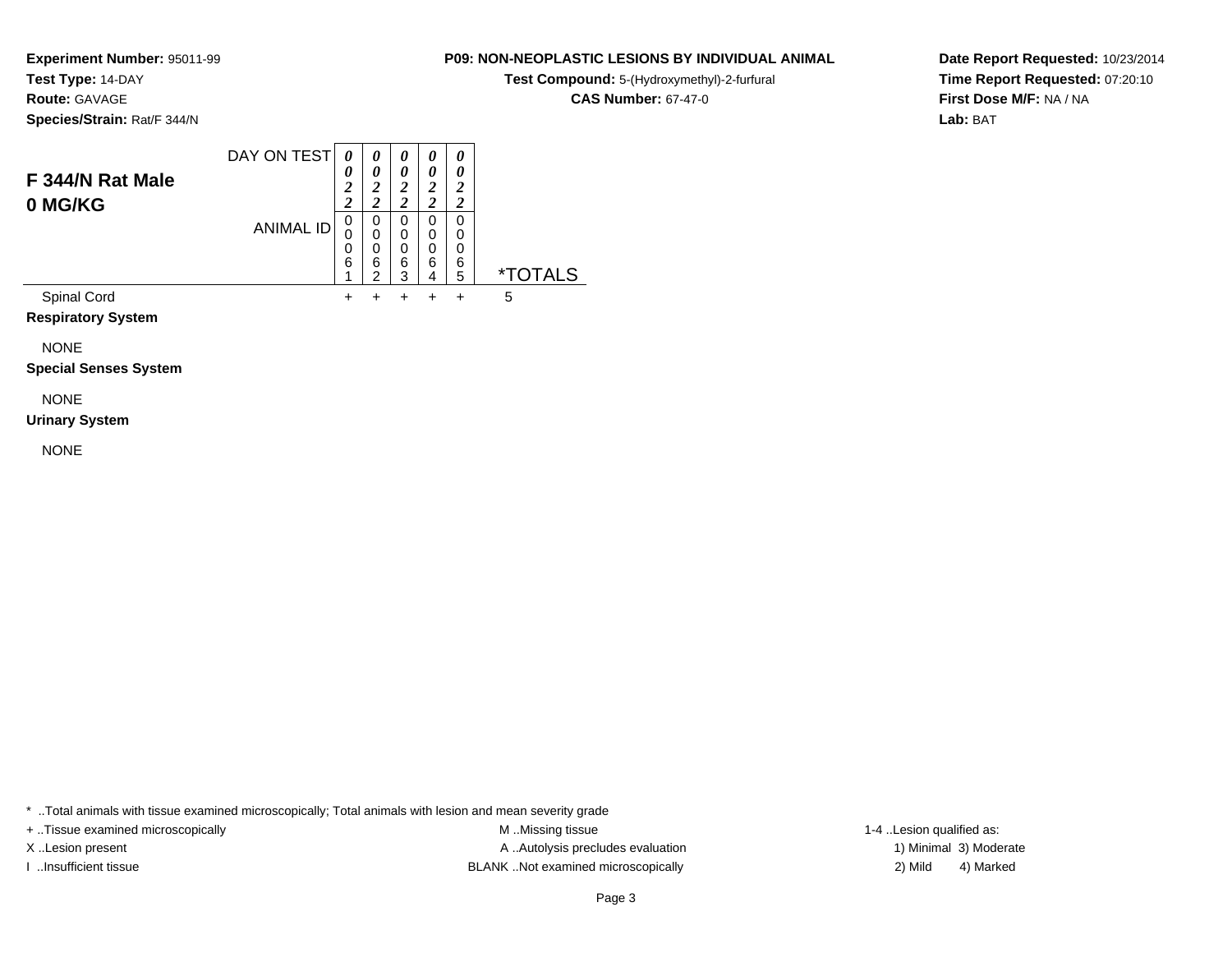**P09: NON-NEOPLASTIC LESIONS BY INDIVIDUAL ANIMAL**

**Test Compound:** 5-(Hydroxymethyl)-2-furfural

**CAS Number:** 67-47-0

**Date Report Requested:** 10/23/2014**Time Report Requested:** 07:20:10**First Dose M/F:** NA / NA**Lab:** BAT

**Experiment Number:** 95011-99**Test Type:** 14-DAY**Route:** GAVAGE**Species/Strain:** Rat/F 344/N

|                          | DAY ON TEST      |                |        | 0 | 0           | 0 |                       |
|--------------------------|------------------|----------------|--------|---|-------------|---|-----------------------|
|                          |                  | 0              | 0      | 0 | 0           | 0 |                       |
| F 344/N Rat Male         |                  | $\overline{2}$ | ኅ<br>∠ | 2 | 2           | 2 |                       |
| <b>MG/KG</b><br>1500     |                  | 7              | ኅ<br>◢ | າ | 2           | 2 |                       |
|                          |                  | 0              | 0      | 0 | 0           | 0 |                       |
|                          | <b>ANIMAL ID</b> |                | 0      | 0 | $\mathbf 0$ | 0 |                       |
|                          |                  | 0              | 0      | 0 | 0           | 0 |                       |
|                          |                  | 6              | 6      | 6 | 6           | ⇁ |                       |
|                          |                  | 6              |        | 8 | 9           | 0 | <i><b>*TOTALS</b></i> |
| <b>Alimentary System</b> |                  |                |        |   |             |   |                       |

**Alimentary System**

NONE

**Cardiovascular System**

NONE

**Endocrine System**

NONE

**General Body System**

NONE

**Genital System**

NONE

**Hematopoietic System**

NONE

**Integumentary System**

NONE

**Musculoskeletal System**

NONE

**Nervous System**

**Brain** 

n  $+$ <sup>+</sup> <sup>+</sup> <sup>+</sup> + 5

\* ..Total animals with tissue examined microscopically; Total animals with lesion and mean severity grade

+ ..Tissue examined microscopically examined microscopically examined as:  $M$  ..Missing tissue 1-4 ..Lesion qualified as: X..Lesion present **A ..Autolysis precludes evaluation** A ..Autolysis precludes evaluation 1) Minimal 3) Moderate I ..Insufficient tissue BLANK ..Not examined microscopically 2) Mild 4) Marked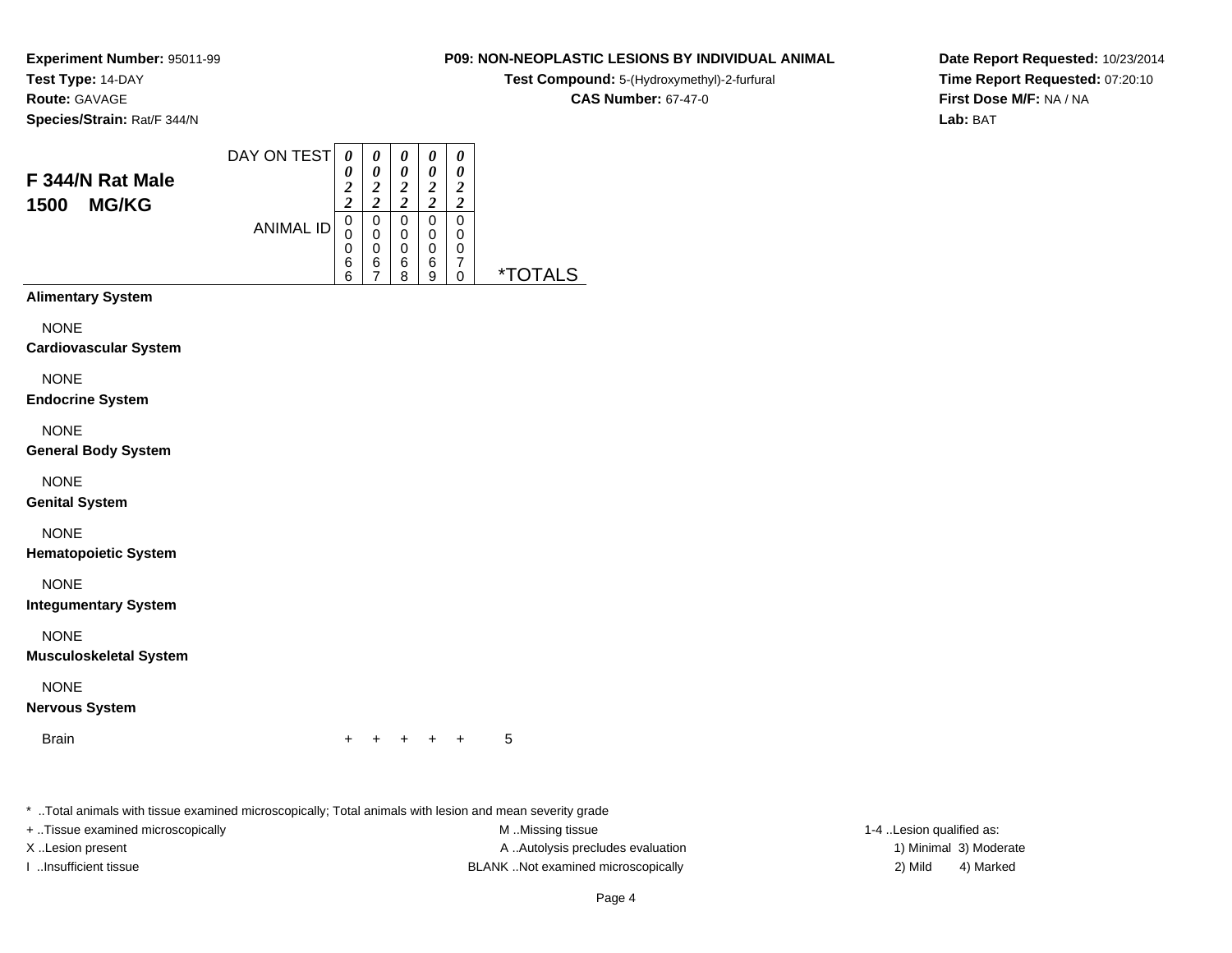**Experiment Number:** 95011-99

**Test Type:** 14-DAY**Route:** GAVAGE

**Species/Strain:** Rat/F 344/N

### DAY ON TEST**F 344/N Rat Male1500 MG/KG**ANIMAL ID*0 0 2 2* 0 0 0 6 6 $\ddot{}$ *0 0 2 2*0<br>0<br>0<br>0<br>6<br>7  $\ddot{}$ *0 0 2 2* 0 0 0 6 8 $\ddot{}$ *0 0 2 2* 0 0 0 6 9 $\ddot{}$ *0 0 2 2* 0 00<br>7<br>^ 0 \*TOTALSSpinal Cord $\alpha$  + <sup>+</sup> <sup>+</sup> <sup>+</sup> + 5 Cyst Epithelial Inclusionn X  $\mathsf{X}$  and  $\mathsf{Y}$  and  $\mathsf{Y}$  and  $\mathsf{Y}$  and  $\mathsf{Y}$  and  $\mathsf{Y}$  and  $\mathsf{Y}$  and  $\mathsf{Y}$  and  $\mathsf{Y}$  and  $\mathsf{Y}$  and  $\mathsf{Y}$  and  $\mathsf{Y}$  and  $\mathsf{Y}$  and  $\mathsf{Y}$  and  $\mathsf{Y}$  and  $\mathsf{Y}$  and  $\mathsf{Y}$  and

**Respiratory System**

NONE**Special Senses System**

NONE

**Urinary System**

NONE

# \*\*\*END OF MALE DATA\*\*\*

\* ..Total animals with tissue examined microscopically; Total animals with lesion and mean severity grade

+ ..Tissue examined microscopically examined microscopically examined as:  $M$  ..Missing tissue 1-4 ..Lesion qualified as: X..Lesion present **A ..**Autolysis precludes evaluation A ..Autolysis precludes evaluation 1) Minimal 3) Moderate I ..Insufficient tissue BLANK ..Not examined microscopically 2) Mild 4) Marked

**Date Report Requested:** 10/23/2014**Time Report Requested:** 07:20:10**First Dose M/F:** NA / NA**Lab:** BAT

# **P09: NON-NEOPLASTIC LESIONS BY INDIVIDUAL ANIMAL**

**Test Compound:** 5-(Hydroxymethyl)-2-furfural

**CAS Number:** 67-47-0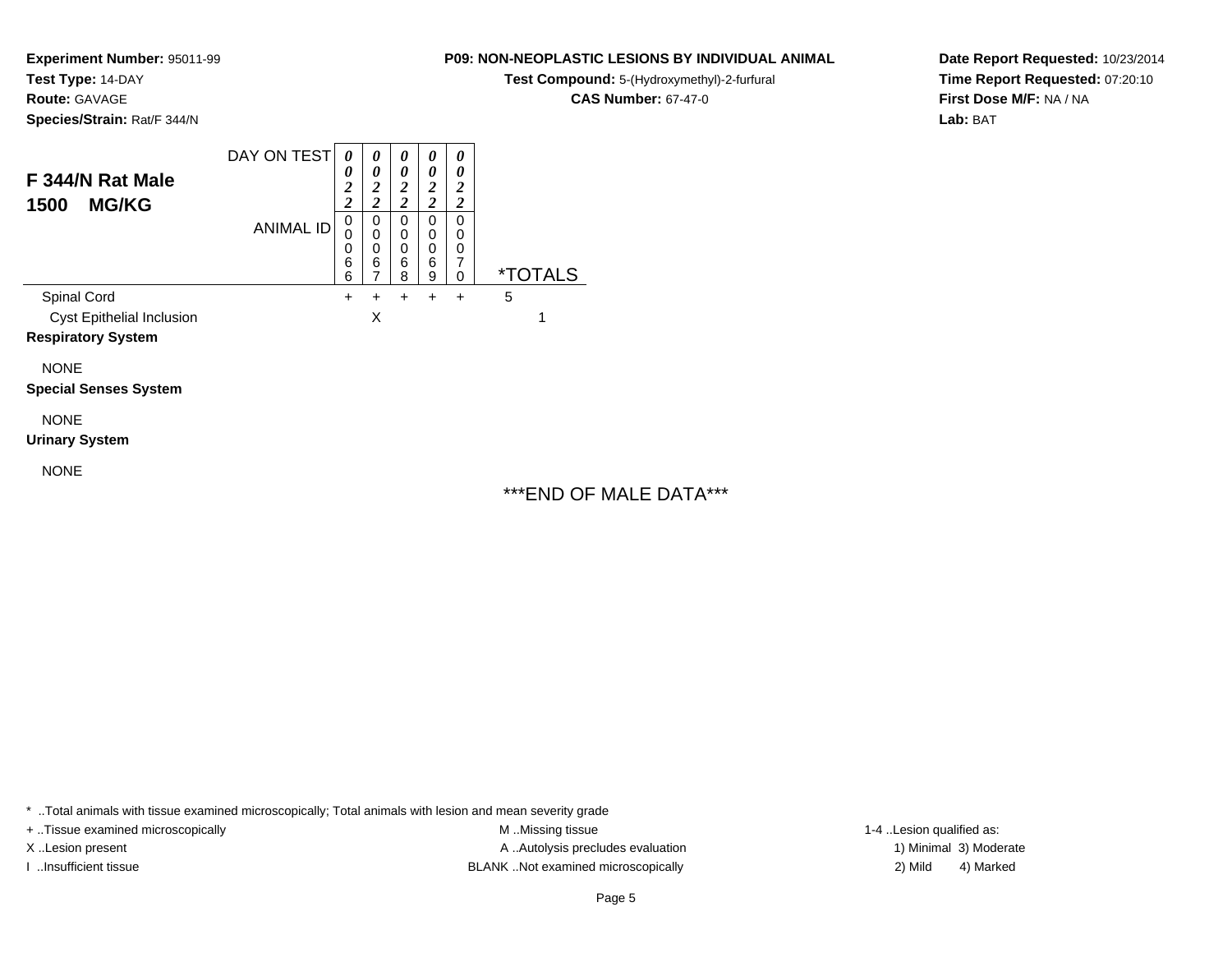**Experiment Number:** 95011-99**Test Type:** 14-DAY

**Route:** GAVAGE

**Species/Strain:** Rat/F 344/N

## **P09: NON-NEOPLASTIC LESIONS BY INDIVIDUAL ANIMAL**

**Test Compound:** 5-(Hydroxymethyl)-2-furfural

**CAS Number:** 67-47-0

**Date Report Requested:** 10/23/2014**Time Report Requested:** 07:20:10**First Dose M/F:** NA / NA**Lab:** BAT

| F 344/N Rat Female<br>0 MG/KG | DAY ON TEST      | 0<br>0<br>$\boldsymbol{2}$<br>$\overline{\mathbf{2}}$ | 0<br>0<br>$\overline{\mathbf{2}}$<br>$\overline{c}$ | 0<br>0<br>2<br>2      | 0<br>0<br>2<br><u>ာ</u> | 0<br>0<br>2<br>2      |    |
|-------------------------------|------------------|-------------------------------------------------------|-----------------------------------------------------|-----------------------|-------------------------|-----------------------|----|
|                               | <b>ANIMAL ID</b> | 0<br>0<br>0<br>7<br>1                                 | 0<br>0<br>0<br>7<br>2                               | 0<br>0<br>0<br>7<br>3 | 0<br>0<br>0<br>7<br>4   | 0<br>0<br>0<br>7<br>5 | *" |
| <b>Alimentary System</b>      |                  |                                                       |                                                     |                       |                         |                       |    |
| NONE                          |                  |                                                       |                                                     |                       |                         |                       |    |

**Cardiovascular System**

NONE

**Endocrine System**

NONE

**General Body System**

NONE

**Genital System**

NONE

**Hematopoietic System**

NONE

**Integumentary System**

NONE

**Musculoskeletal System**

NONE

**Nervous System**

**Brain** 

n  $+$ <sup>+</sup> <sup>+</sup> <sup>+</sup> + 5

\* ..Total animals with tissue examined microscopically; Total animals with lesion and mean severity grade

+ ..Tissue examined microscopically examined microscopically examined as:  $M$  ..Missing tissue 1-4 ..Lesion qualified as: X..Lesion present **A ..Autolysis precludes evaluation** A ..Autolysis precludes evaluation 1) Minimal 3) Moderate I ..Insufficient tissue BLANK ..Not examined microscopically 2) Mild 4) Marked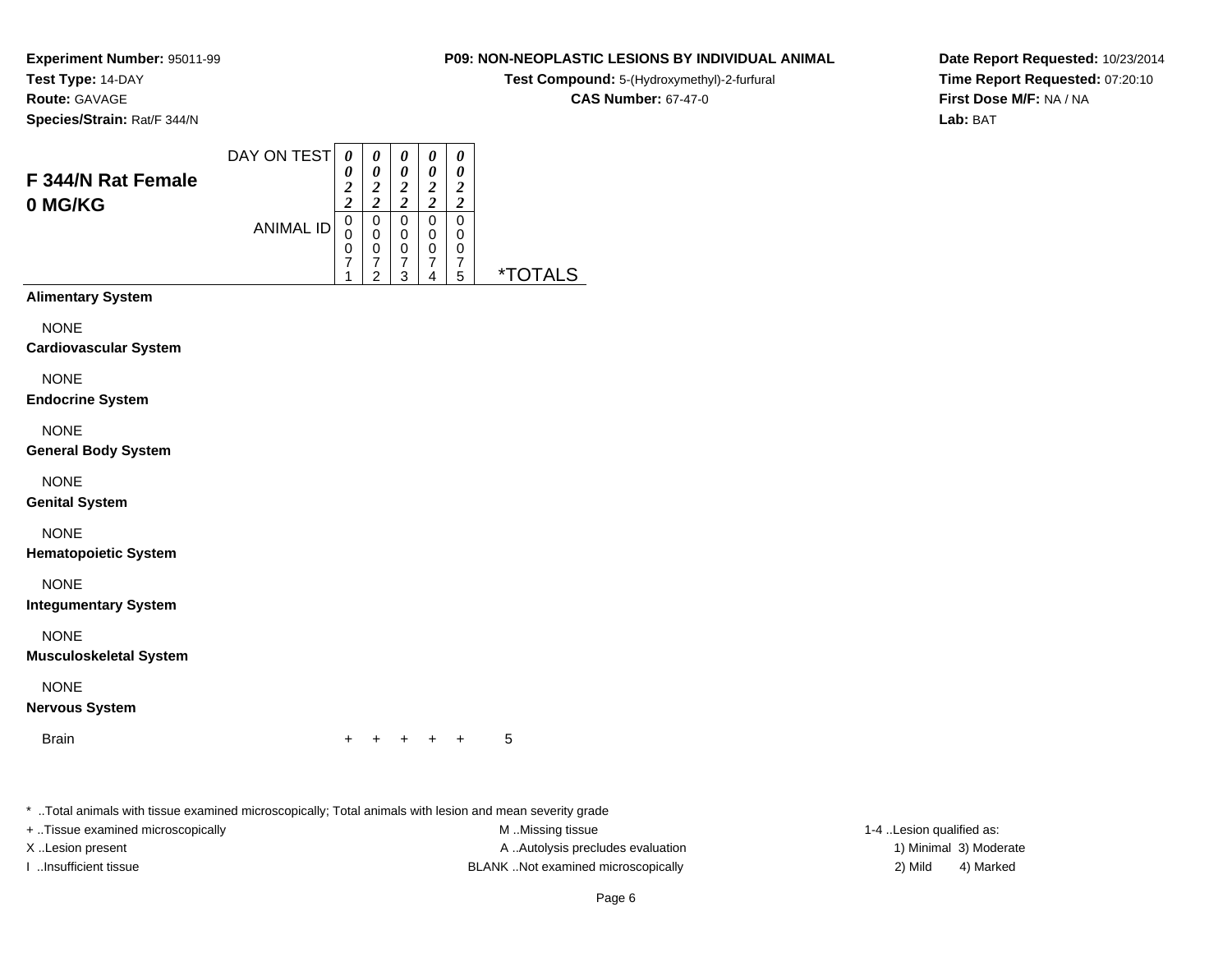**Experiment Number:** 95011-99

**Test Type:** 14-DAY

**Route:** GAVAGE

**Species/Strain:** Rat/F 344/N

### DAY ON TEST**F 344/N Rat Female0 MG/KG**ANIMAL ID*0 0 2 2*0<br>0<br>7<br>7 1 $+$ *0 0 2 2*0<br>0<br>0<br>7<br>2  $+$ *0 0 2 2* 0 0 0 7 3 $\ddot{}$ *0 0 2 2* 0 0 0 7 4 $+$ *0 0 2 2* 0 00<br>7<br>5 5 \*TOTALSSpinal Cord $\alpha$  + <sup>+</sup> <sup>+</sup> <sup>+</sup> + 5

**Respiratory System**

NONE

**Special Senses System**

NONE

**Urinary System**

NONE

\* ..Total animals with tissue examined microscopically; Total animals with lesion and mean severity grade

+ ..Tissue examined microscopically examined microscopically examined as:  $M$  ..Missing tissue 1-4 ..Lesion qualified as: X..Lesion present **A ..Autolysis precludes evaluation** A ..Autolysis precludes evaluation 1) Minimal 3) Moderate I ..Insufficient tissue BLANK ..Not examined microscopically 2) Mild 4) Marked

## Page 7

**P09: NON-NEOPLASTIC LESIONS BY INDIVIDUAL ANIMALTest Compound:** 5-(Hydroxymethyl)-2-furfural **CAS Number:** 67-47-0

**Date Report Requested:** 10/23/2014**Time Report Requested:** 07:20:10**First Dose M/F:** NA / NA**Lab:** BAT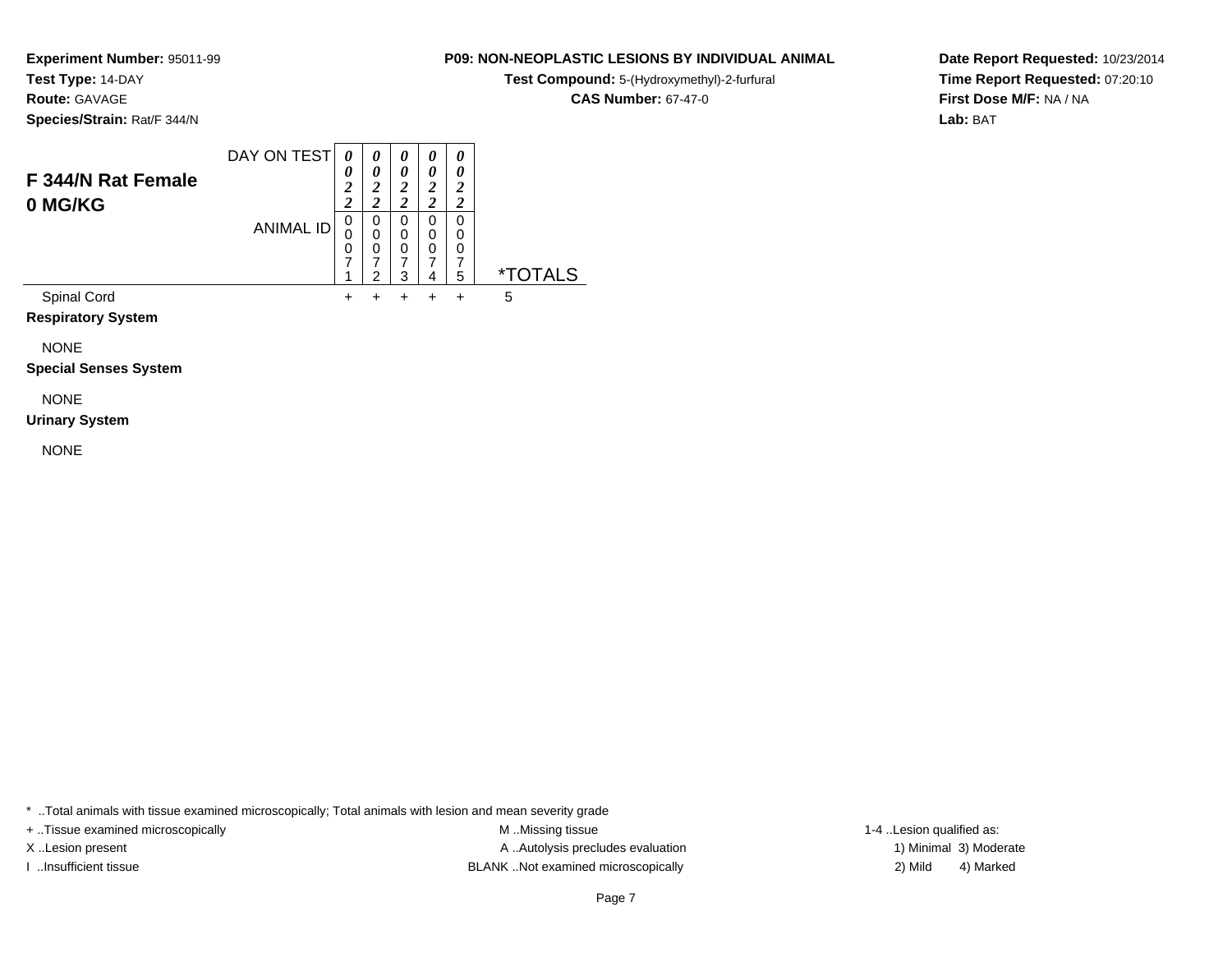**P09: NON-NEOPLASTIC LESIONS BY INDIVIDUAL ANIMAL**

**Test Compound:** 5-(Hydroxymethyl)-2-furfural **CAS Number:** 67-47-0

**Experiment Number:** 95011-99**Test Type:** 14-DAY

**Route:** GAVAGE

**Species/Strain:** Rat/F 344/N

|                      | DAY ON TEST      | 0        |   | 0 | $\theta$ | 0 |
|----------------------|------------------|----------|---|---|----------|---|
|                      |                  | 0        |   | 0 | 0        | 0 |
| F 344/N Rat Female   |                  | <u>า</u> |   | ာ | 2        | 2 |
| <b>MG/KG</b><br>1500 |                  | ኅ        |   | ി | ኅ        | 7 |
|                      |                  | 0        | 0 | 0 | 0        | 0 |
|                      | <b>ANIMAL ID</b> | 0        | 0 | 0 | 0        | 0 |
|                      |                  | 0        | 0 | 0 | 0        | 0 |
|                      |                  | 7        |   |   | ⇁        | 8 |
|                      |                  | 6        |   | 8 | 9        | 0 |

**Alimentary System**

NONE

**Cardiovascular System**

NONE

**Endocrine System**

NONE

**General Body System**

NONE

**Genital System**

NONE

**Hematopoietic System**

NONE

**Integumentary System**

NONE

**Musculoskeletal System**

NONE

**Nervous System**

**Brain** 

n  $+$ <sup>+</sup> <sup>+</sup> <sup>+</sup> + 5

\* ..Total animals with tissue examined microscopically; Total animals with lesion and mean severity grade

+ ..Tissue examined microscopically examined microscopically examined as:  $M$  ..Missing tissue 1-4 ..Lesion qualified as: X..Lesion present **A ..Autolysis precludes evaluation** A ..Autolysis precludes evaluation 1) Minimal 3) Moderate I ..Insufficient tissue BLANK ..Not examined microscopically 2) Mild 4) Marked

**Date Report Requested:** 10/23/2014**Time Report Requested:** 07:20:10**First Dose M/F:** NA / NA**Lab:** BAT